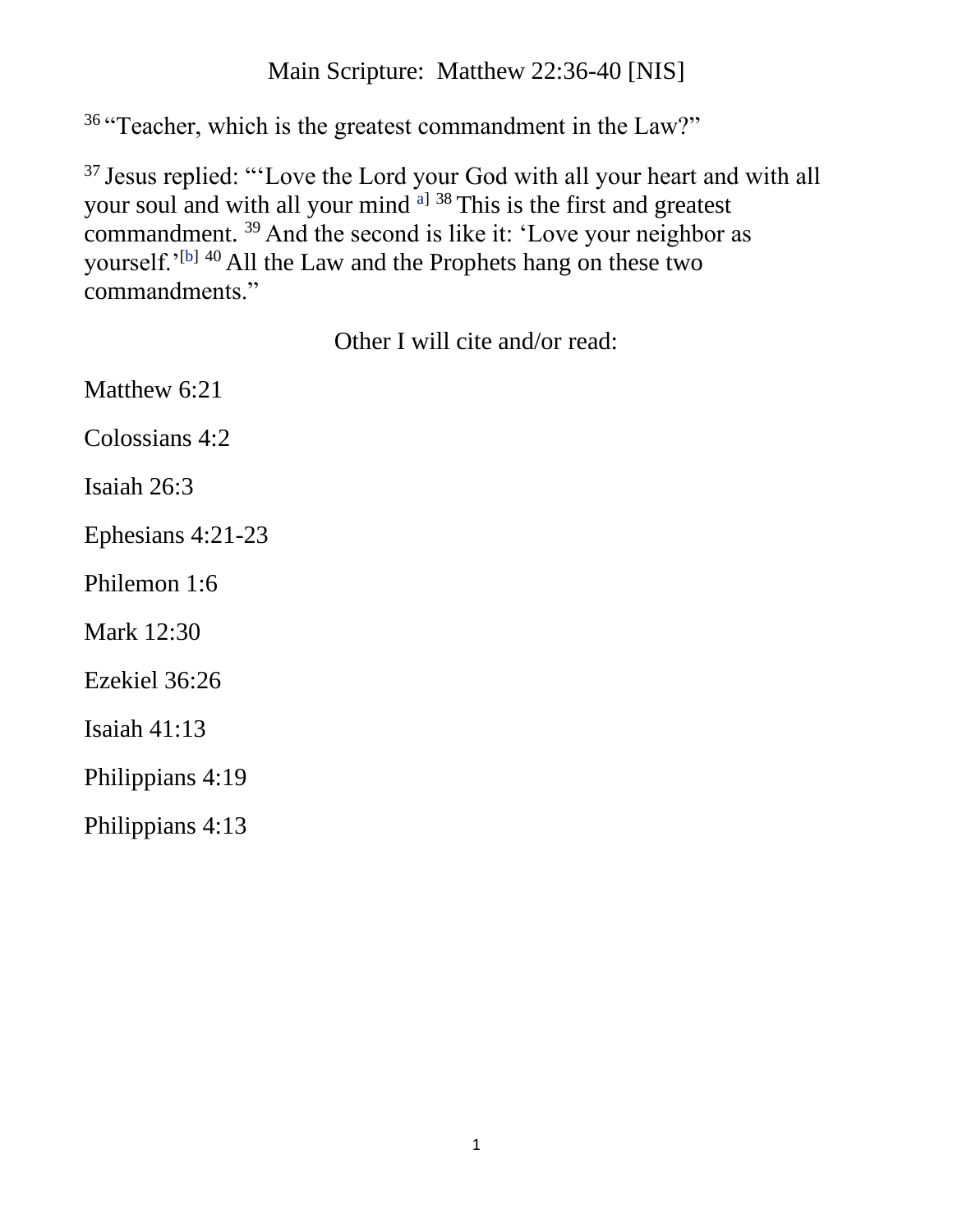## **A to Z about Others!**

- **A** Appreciative & Approachable
- **B** Blessed & Busy
- **C** Caring & Curious
- **D** Dog Lover & Dreamer
- **E** Enthusiastic & Emotional
- **F** Forgiven & Fun
- **G** Grace-blessed & Genuine
- **H** Honest & Hopeful
- **I** Imperfect & Improving
- **J** Joy-filled and Just
- **K** Kind & Kooky
- **L** Listener & Learner
- **M** Mended & Melodious
- **N** Nurturing & Nice
- **O** Open & Original
- **P** Patient & Playful
- **Q** Questioning & Quaint
- **R** Redeemed & Real
- **S** Saint & Sinner
- **T** Trusting & Talkative
- **U** Understanding & Unfinished
- **V** Veracious & Veritable
- **W** Wonderer & Writer
- **X** Excited & Expressive
- **Y** Yoked to God & Young at Heart
- **Z** Zealous & Zappy

| $A -$<br><u> 1989 - Johann John Stoff, deutscher Stoffen und der Stoffen und der Stoffen und der Stoffen und der Stoffen un</u> |
|---------------------------------------------------------------------------------------------------------------------------------|
| B<br>$\overline{\phantom{0}}$                                                                                                   |
| C<br>$\begin{tabular}{ll} \bf - & \end{tabular}$                                                                                |
| D                                                                                                                               |
| E                                                                                                                               |
|                                                                                                                                 |
| G<br>— <u>— — — — — — — — — — — — — —</u>                                                                                       |
| $H -$                                                                                                                           |
|                                                                                                                                 |
| $\mathbf{J}$ – $\_\_$                                                                                                           |
|                                                                                                                                 |
| $K-$                                                                                                                            |
|                                                                                                                                 |
| $M-\qquad$                                                                                                                      |
| $N -$                                                                                                                           |
| $0-$                                                                                                                            |
|                                                                                                                                 |
|                                                                                                                                 |
| $R -$                                                                                                                           |
| $S-$                                                                                                                            |
| $T -$                                                                                                                           |
|                                                                                                                                 |
| $V -$                                                                                                                           |
|                                                                                                                                 |
| $X -$                                                                                                                           |
| $Y -$                                                                                                                           |
| Z –                                                                                                                             |
|                                                                                                                                 |

**A to Z about you!**